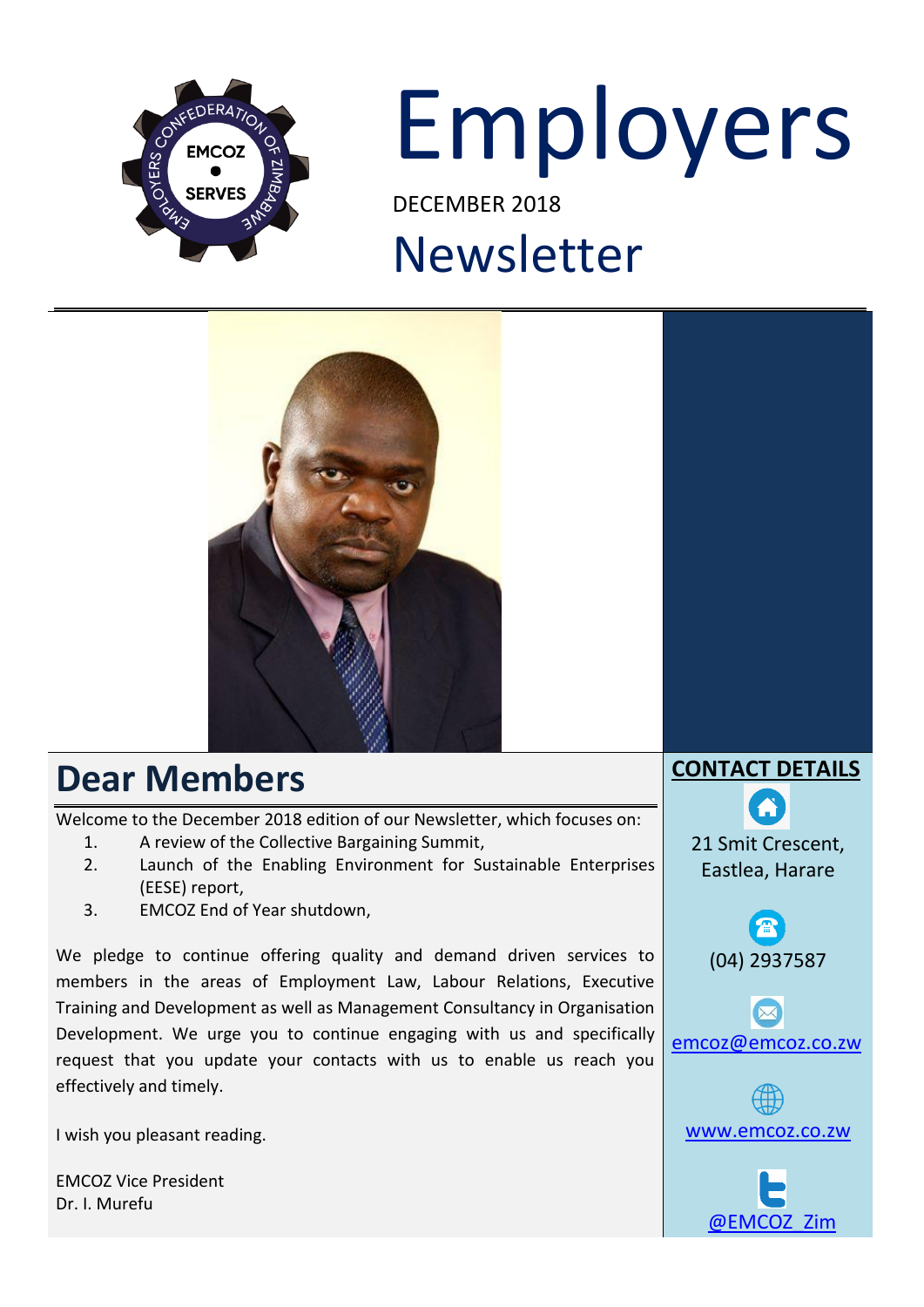## **COLLECTIVE BARGAINING SUMMIT** FOR 2019

#### EVENT REVIEW

#### **BACKGROUND**

That the current exchange rate regime in the market is not sustainable is a given. The Bond Note was introduced, to vehement protestations from Employers, in November 2016 when banking deposits of about \$6.5 billion were supported by official nostro and cash balances below US\$300 million. Though backed by a loan of US\$200 million, the main purpose of the Bond Note was to "physically monetise the chasm between electronic balances and the real US dollar in cash and nostro balances". The chasm has steadily worsened since then and there is now a huge premium on the US dollar against both the Bond Note and the RTGS Dollar. Broad money supply has increased unsustainably, rising by 40.8% between January and June 2018 against a GDP rise of only 7.8% over the past four years. The excess of money supply over productivity is what has generated the inflationary pressures in the economic systems which are now causing increases in all basic commodities. How should the labour market react?

#### TITLE OF PRESENTATION MODERATOR PRESENTATION CONTENT Trends in the economy and what they mean for the Employers and workers, Causes and Effects of Money Supply Growth Brains Muchemwa  $\parallel$  An overview of the National economy and a forecast of the near future. Nexus between OSH, Productivity and Economic stability Dr G. Kanyenze  $\blacksquare$  An outline of the linkages between the pursuit and achievement of OSH, Productivity and Economic stability. Rights and responsibilities-causes of low productivity Advocate R. Matsika Legal opinion of the provisions which include productivity within national labour law. Collective Bargaining 2019.What is the Bottom Line? Dr G. Kanyenze  $\Box$  Theoretical summary of the various approaches to employee remuneration. Towards Zimbabwe becoming a Middle Income Economy by 2030 Dr Mugano Perspectives from different Economic sectors of what actions need to be implemented to achieve the national vision of becoming a Middle Income Economy by 2030

#### The workshop presentation included the following speakers:

#### **THE BOTTOM LINE:**

After the deliberations the participants agreed on the following base for collective bargaining in 2019:

- 2019 will be a very difficult year to navigate for both Employers and Workers.
- It is important to realize that neither the Employer nor the Worker is responsible for the economic meltdown.
- A Social Contract is essential to address the situation, which requires fiscal discipline by Government.
- Mutual gains negotiating will be the guiding principle.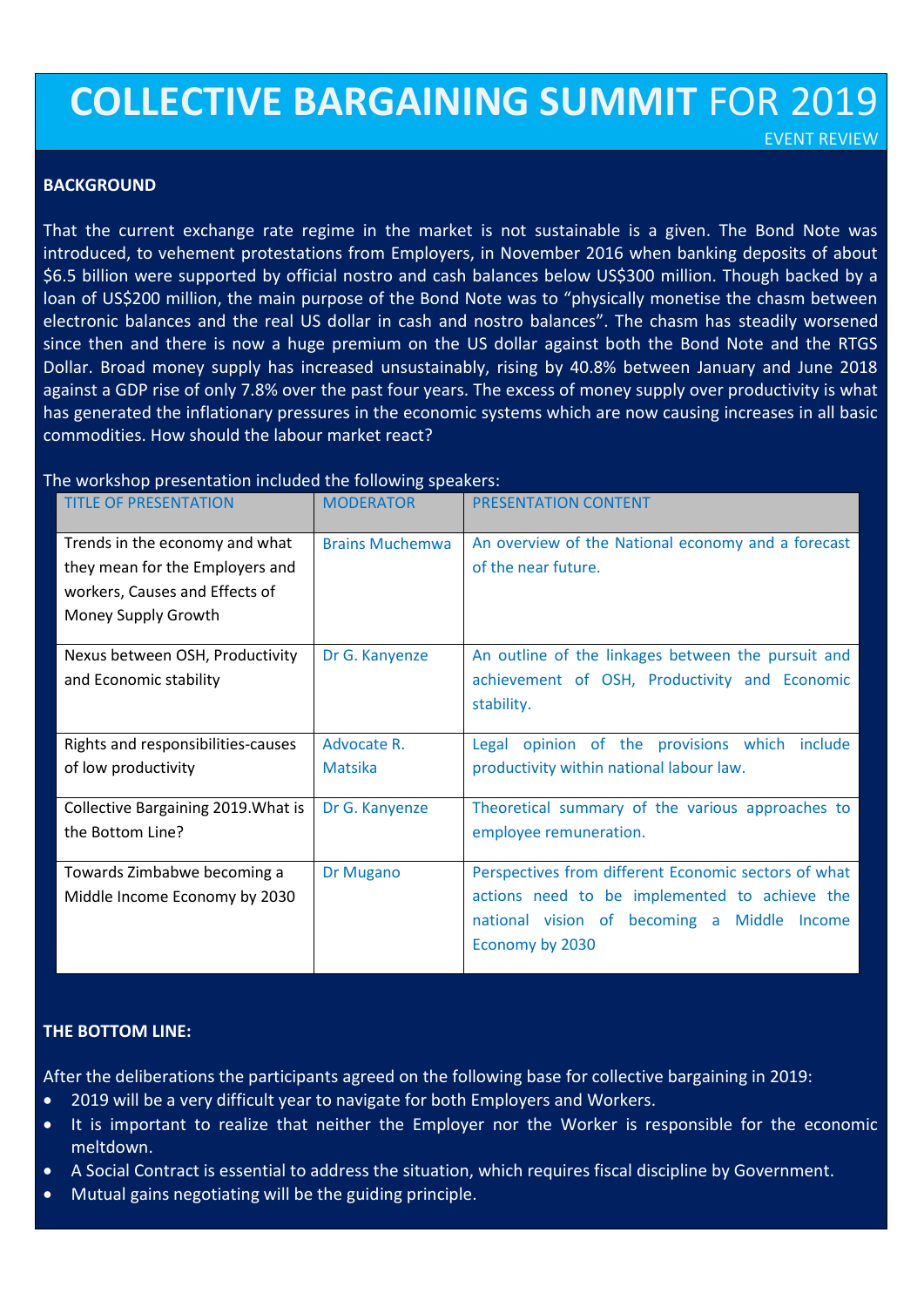#### **COLLECTIVE BARGAINING SUMMIT IN PICTURES**



*Honorable Professor A. Murwira, Minister of Higher Tertiary Education, Science and Technology Development contextualized the workshop in his presentation*



*Dr E. Muvuro, the Chair of the EMCOZ Training Committee, delivering the welcome message*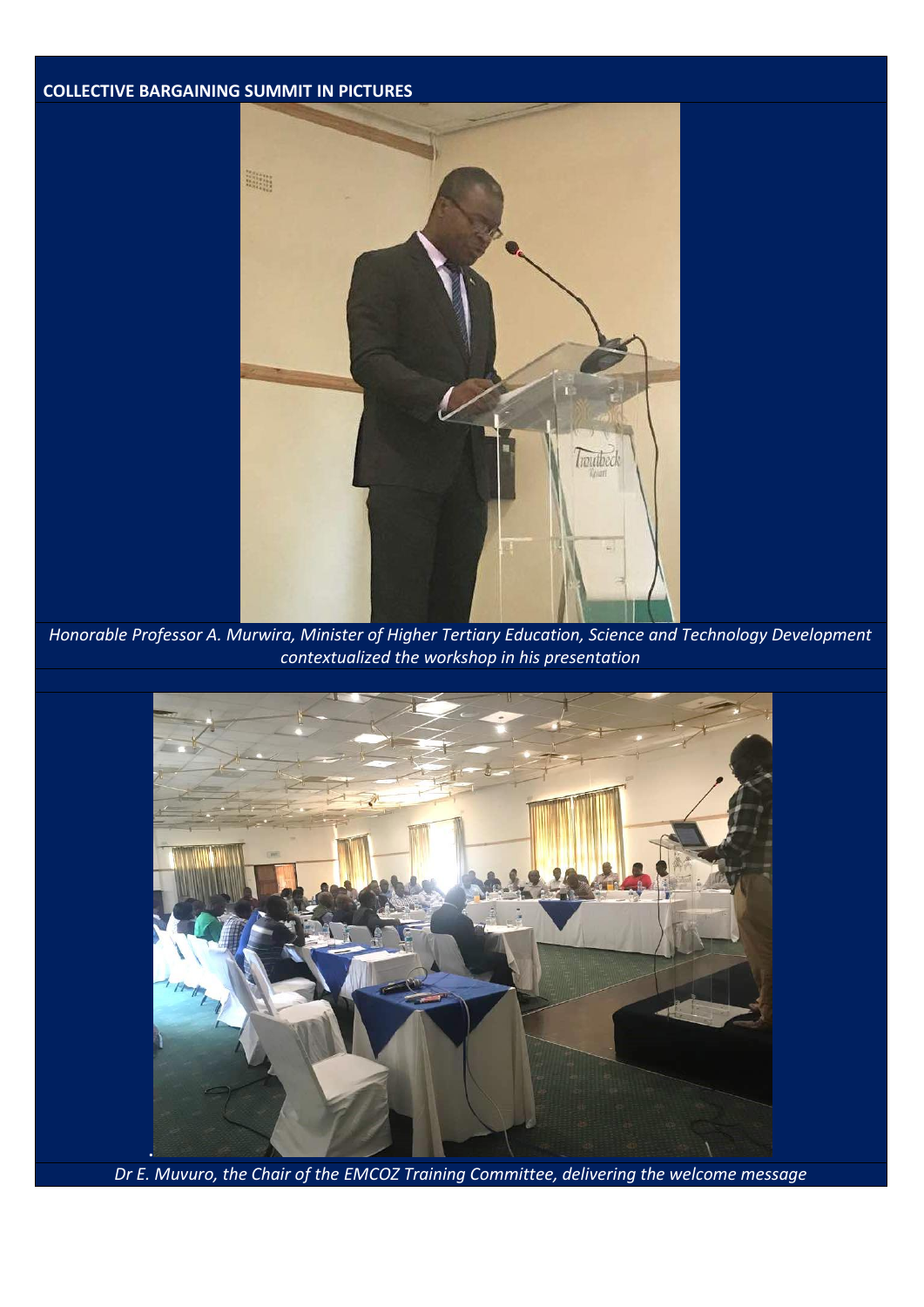# **Enabling Environment for Sustainable Enterprises**

REPORT LAUNCH

#### **OVERVIEW**

EMCOZ in launched the Enabling Environment for Sustainable Enterprises Zimbabwe (EESE) report on 15 November 2018 at the Royal Harare Golf Course during the launch event for the Zimbabwe working project. EESE is a comprehensive and powerful ILO methodology developed to assess, advocate and reform the environment in which enterprises start up and grow. The EESE Zimbabwe report prioritized 8 areas which were perceived as those where interventions for improvement are most needed. The selected conditions are as follows:

- 1. Sound and stable macroeconomic policy and good management of the economy
- 2. Enabling legal and regulatory environment;
- 3. Rule of law and secure property rights;
- 4. Access to financial services;
- 5. Physical infrastructure;
- 6. Peace and political stability;
- 7. Good governance; and
- 8. Responsible stewardship of the environment.

#### *EESE Launch in pictures*



*EMCOZ president, Mr Matthew Chimbgandah delivering remarks on behalf of employers.*